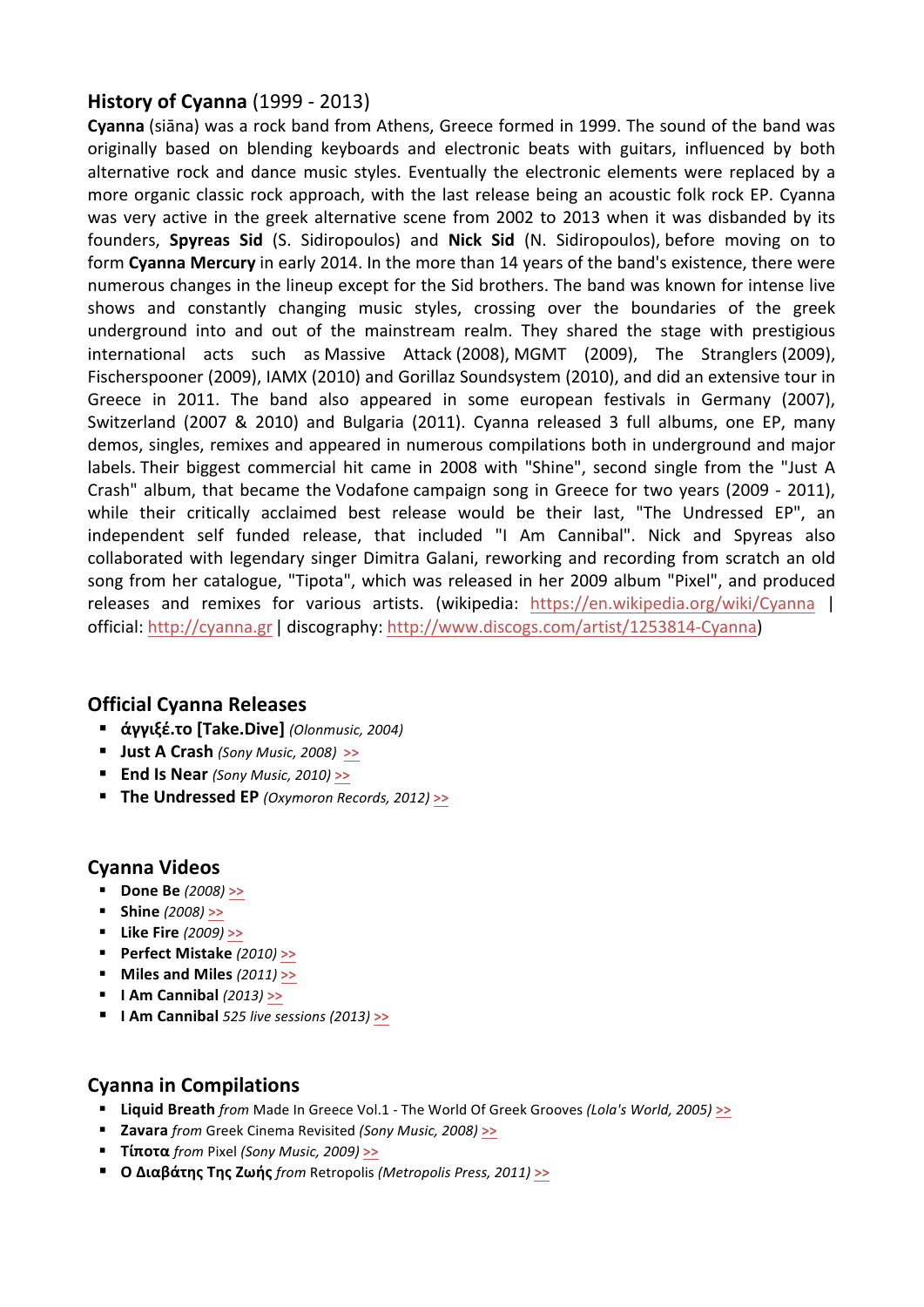# **Cyanna Live Highlights**

- ! **Synch Festival**, *Lavrio 2005*
- ! **Hurricane Festival**, *Germany 2007*
- ! **St. Gallen Open Air Festival**, *Switzerland 200*7
- ! **Fly Beeyond Festival** w/ **Massive Attack** (UK) & The National (US), *Athens 2008*
- ! **Camel Nights** w/ **Fischerspooner** (US), *Mykonos 2009*
- ! **Ireon Festival** w/ **The Stranglers** (UK), *Samos 2009*
- ! **Electron Nights** w/ **MGMT** (US), *Athens 2009*
- ! **IAMX** (UK), *Athens 2010*
- ! **Gorillaz Soundsystem** (UK), *Athens 2010*
- ! **End Is Near Tour**, *Greece 2011* (Tour Video Diary)
- ! **Elevation Festival** w/ Stereo MCs, Morcheeba, *Bulgaria 2011*
- ! **Ziria Festival**, *Korinthos 2012* (I Am Cannibal Live, San Quentin Live)
- ! **525 Live Sessions**, *EN LEFKO 87.7FM 2013* **>>**

## **Birth of Cyanna Mercury** (2014 - )

**----------------------------------------------------**

In 2013 and after a few months of working on a new Cyanna album, Nick and Spyreas decided that Cyanna was no longer relevant and that this new set of songs that already started to take form deserved a fresh start and a new band to make it happen. It was obvious that the sound of that body of work would be a lot darker and more complex musically than anything they had previously done. In a few months they put together a new band of young musicians and started working on both old and new ideas for this album. By February 2014 they had 8 songs complete and ready to be performed by a full band with their three new bandmates, Diamond Pr, Dennis P and Dimitris G, and so the first rehearsals of **Cyanna Mercury** commenced. The five of them flew to Corsica a month later to perform for the seventh season of Mezzo Voce, a music show of French national TV. A one-hour concert was shot live in a 19th century villa in Ajaccio, and the episode was the highlight of the season. It aired in December 2014. In the following months after the trip to France, the band recorded its first release, a digital single, "Ode To The Absent Father" that also included "Dirty Things". Even though an independent release, the latter was included in En Lefko 87,7FM playlist in Athens and Rock 105,5FM in Thessaloniki and became viral. International blogs picked up on the A side track as well and the band quickly gained the attention of the public with just a few months in existence, while a lot of the old Cyanna fans remained faithful to this new revamp offering a solid foundation for the core that emerged. Right after the summer of '14 the recordings of the band's debut album "Archetypes" begun. In January 2015, Cyanna Mercury's first live shows on greek soil took place, starting with two support shows for The Raveonettes in Athens and Thessaloniki. A headline show at Trianon Cinema followed with the simultaneous release of "Dirty Things EP" a cassette tape carrying 4 tracks. By October 2015 the band had also performed live in a few more concerts and festivals, next to international psychedelic acts such as The Myrrors and Sonic Jesus, while the "Archetypes" album was finally complete, to be released in 2016. (official: http://cyannamercury.com)